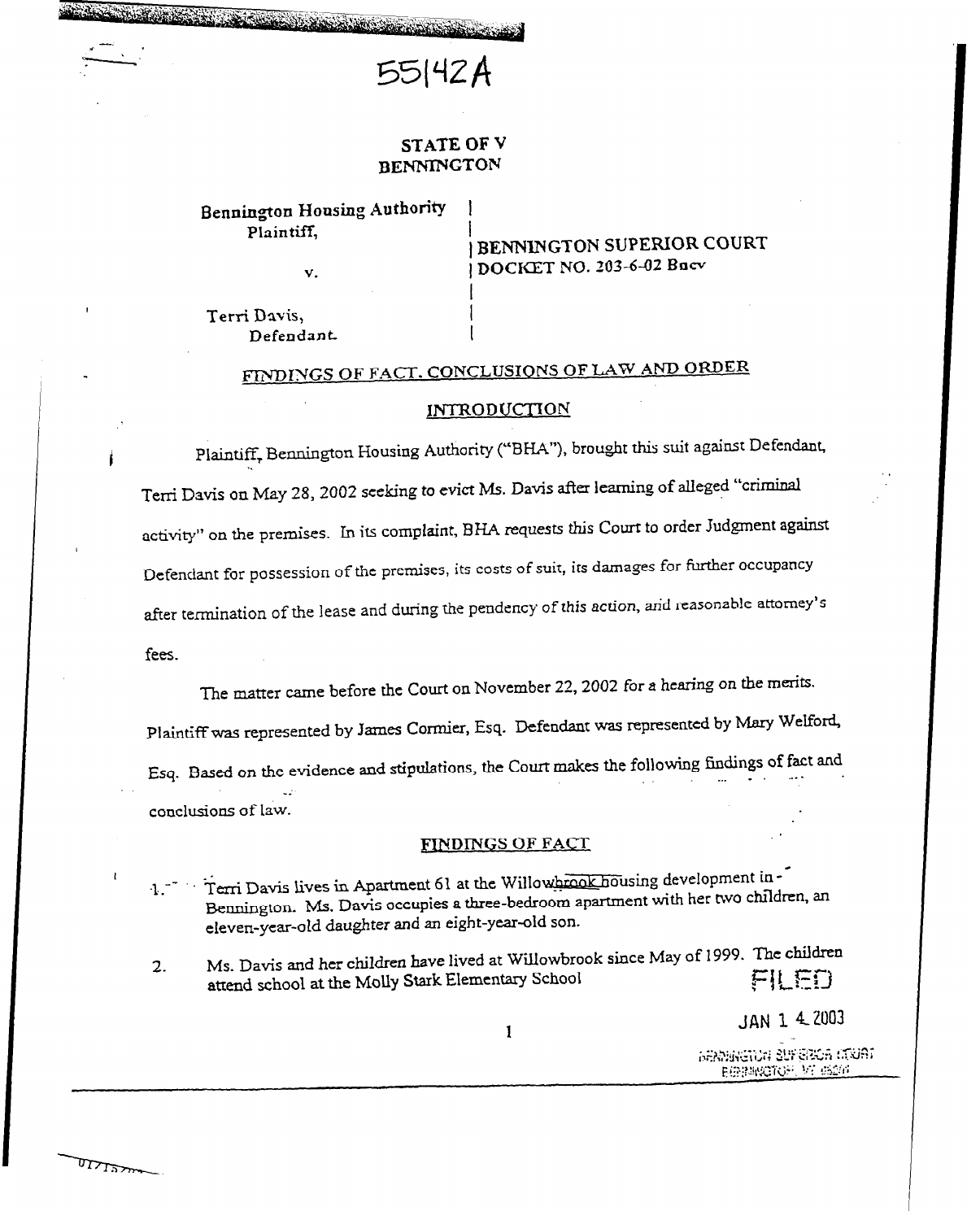- 3. Ms. Davis is unemployed and vocational rehabilitation has recommended that she apply for disability benefits. She currently receives state assistance in the amount of \$638.00 per month. She also receives food stamps and Medicaid-
- 4. Ms. Davis' rent at Willowbrook is \$204.00 per month. Her rent payments are current.
- $5<sub>z</sub>$ Ms. Davis also has an older son, Tyrell. Tyrell recently turned sixteen.

Y : The Contract of the Property of the

i.

4

i

I

. .

- 6. Tyrell has been in the custody of the Department of Social and Rehabilitation Services (SRS) and living away from home since shortly after Ms. Davis moved to Willowbrook in 1999. Tyreu came into SRS custody due to violent behavior towards his mother and siblings.
- / 7. Tyrell currently lives at the Bennington School. He has an overnight visit with his mother and younger siblings approximately once per month.
- 8. As of April 7, 2002, SRS required that Ms. Davis not allow Tyrell out of her sight for more than 45 minures during his home visits. She fulIy complied with this condition.
- 9. I On April 7, 2002, Tyrell shot an owl in a tree situated in Willowbrook with a Crossman .177 Air Gun ("BB gun"), a high powered pellet gun with an effective range of up to 500 yards. The BB gun belonged to the Coon family. The shooting was witnessed by other tenants and their children. It occurred within 120 feet from Willowbrook Units Nos. 27-33. The incident occurred between 2-3 p.m. when other tenants were at home and their children were outside playing in the vicinity.
- 10. An owl is a bird protected under federal and state law. To kill an owl is a crime under the Endangered Species Act 16 U.S.C. § 531 et seq. and under Vermont Law (10 V.S.A. § 4902 and § 5401).
- 11. Tyrell was fifteen at the time of the incident and faced juvenile charges in the family court. - . \_ -. -
- 12. After April 7, 2002, SRS amended Tyrell's conditions to require that he be within  $\frac{1}{10}$ mother's sight at all times during his home visits. Ms. Davis has fully complied with this new condition.

-13.BHA complaint for eviction against Ms. Davis seeks to dispossess her and her children from their apartment, claiming that Tyrell's conduct constitutes a violation of the lease. BHA claims Ms. Davis has violated tie following sections of the lease:

> Section 11A. Management shall not terminate or refuse to renew this lease other than for serious and repeated violations of material

> > 2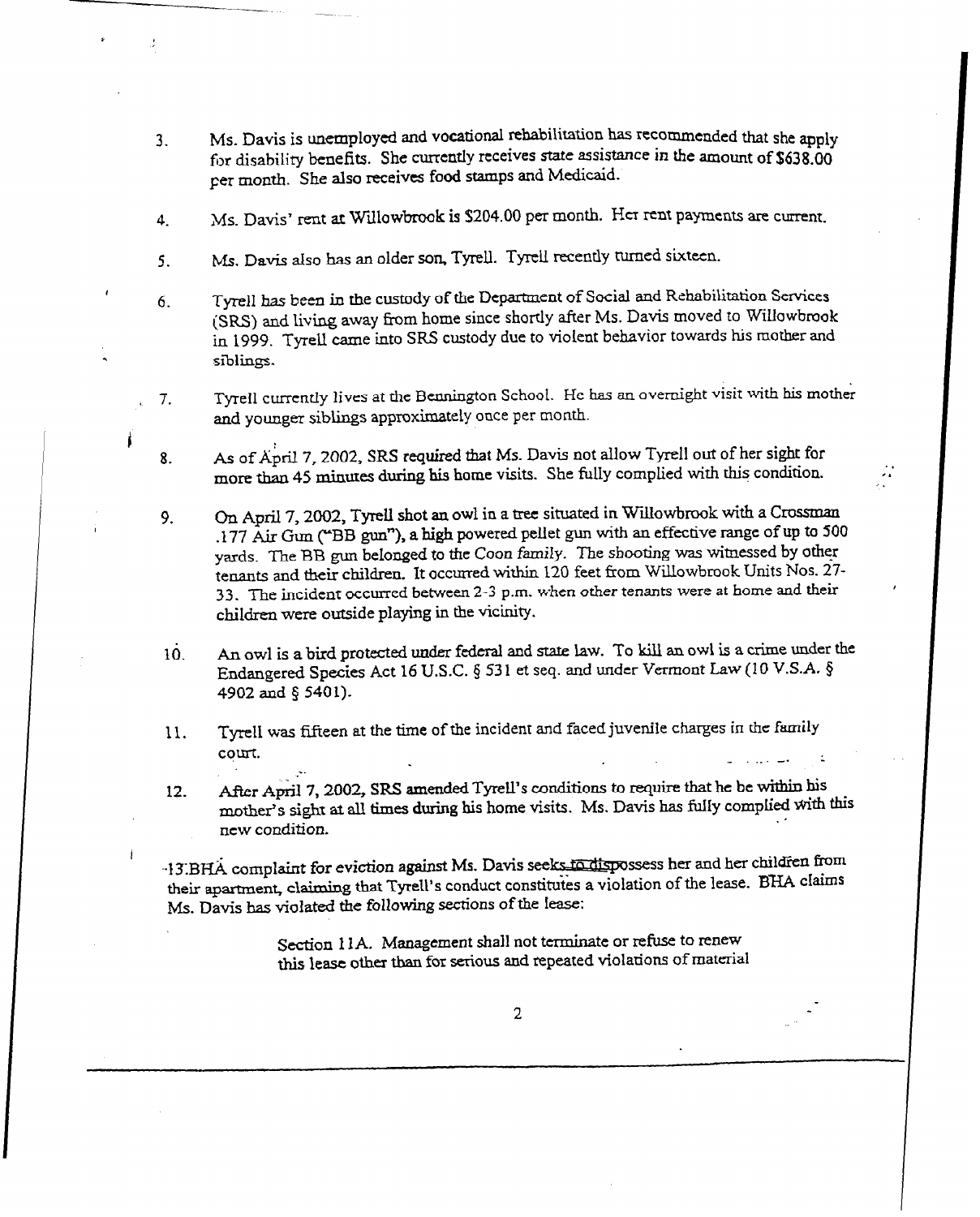terms of the lease such as failure to make payments due under the lease or to fulfill the tenant obligations as set forth herein., or for other good cause.

Section 6(k): Tenant shall be obligated as follows: To conduct himself or herself and cause other persons who are on the premises with tenant's consent to conduct themselves in a manner which will not disturb other tenant's peaceful enjoyment of their accommodations, and will be conducive to maintaining the project in a decent, safe, and sanitary condition.

I

,

ISISI FAT IANNOCALLA

Section 6(l): The tenant, any member of tenant's household, or guest or other person under the tenant's control shall not engage in criminal activity that theatens the health, safety or right to peaceful enjoyment of the management's housing premises by its other residents or employees, including drug-related criminal activity on or near Bennington Housing Authority property and such criminal activity shall be cause for termination of tenancy and eviction.

 $\gamma$ 

- 14. After being notified of her right to do so, Ms. Davis appeared for an "informal conference" with BHA Executive Director, Deborah Reed to discuss the eviction notice Ms. Reed sent her. Ms. Davis and Ms. Reed discussed the alleged incident involving Tyrell and the fact that BHA intended to evict the family based on this incident.
- 15. At no time during the meeting did they discuss the seriousness of the alleged criminal activity. The alleged criminal activity in this case was an isolated incident There is no evidence of other similar incidents.
- 16. At no time during the meeting did they discuss the extent, if any, of Ms. Davis' participation in the incident. There is no evidence that Ms. Davis had prior knowledge that Tyrell was going to be involved in this incident. . . a.\_ : - -em
- At no time during the meeting did they discuss the extent to which Ms. Davis had shown 17. personal responsibility for Tyrell's conduct nor what steps she had taken to preverit or mitigate the conduct.
- At no time did they discuss the effect an eviction would have on Ms. Davis and her  $1\overline{8}$ . younger children. Because of her low income it will be very difficult for Ms. Davis and her two young children to find other housing. She is at risk of becoming homeless.

3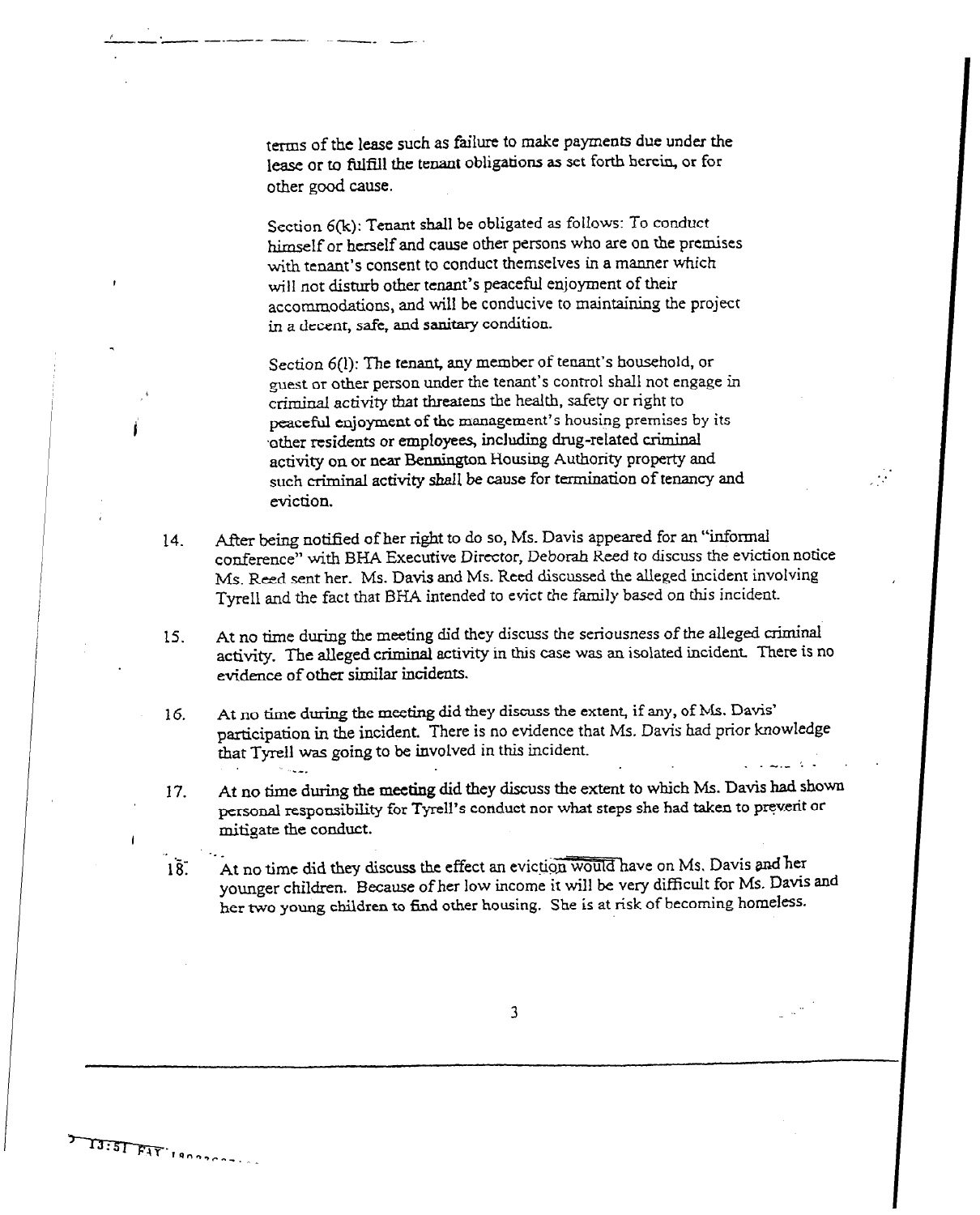### CONCLUSIONS OF LAW

Willowbrook is a federally funded low-income housing complex subject to 42 U.S.C. 8 1437d and to federal regulations, the relevant provisions of which are codified at 24 CFR § 966. 42 U.S.C. § 1437d, requires that owners of housing units receiving assistance payments place in their leases the following provision:

(6) [A]ny criminal activity that threatens the health, safety, or right to peaceful enjoyment of the premises by other tenants or any drug-related criminal activity on or off such premises, engaged in by a public housing tenant, any member of the tenant's household, or any guest or other person under the tenant's control, shall be cause for termination of tenancy.

42 U.S.C. § 1437d(1)(6). See also 24 CFR § 966.4(f)(12)(i)(A).

When Ms. Davis rented her apartment, provisions contained within Willowbrook's leases, in compliance with 42 U.S.C. § 1437d, provided that tenant actions which would disturb other tenant's peaceful enjoyment of their accommodations, or result in criminal activity that threatens the health, safety or right to peaceful enjoyment of the management's housing premises constituted grounds for termination of the lease. See Paragraphs K and L of Section 6 "Obligations of Tenant".

The lease provisions give BHA such authority to evict Ms. Davis. Such provisions, however, do not mandate eviction; they permit eviction after suitable weighing of positive and negative factors such as those enumerated in federal regulations and HUD's April 16 letter.<sup>1</sup>

<sup>&</sup>lt;sup>1</sup>In a letter dated April 16, 2002 from HUD Secretary Met Martinez to Public Housing Directors, Mr. Martinez urged public housing administrators: "to be guided by compassion and common sense in responding to cases involving the use of illegal drugs" and cautioned them that "eviction should be the last option explored, after all others have been exhausted." While this case does not involve a drug eviction, the regulations clearly apply to both drug activity and other criminal activity. The regulations give housing authorities discretion in deciding how to deal with these cases based upon the seriousness of the situation, "the effect on the family." Deborah Reed, Bennington Housing Authority Executive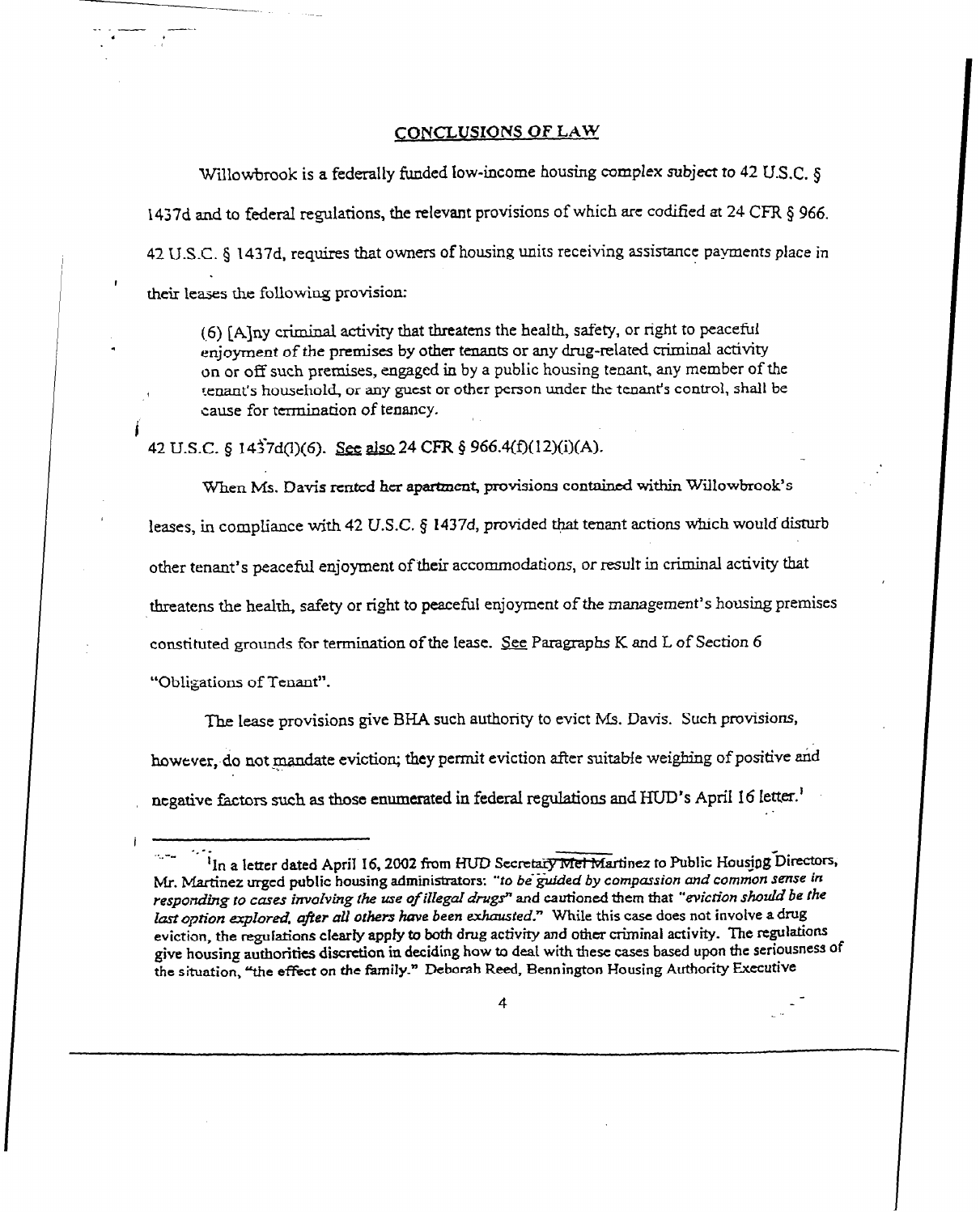Oakwood Plaza Apartments v. Smith, 352 N.J.Super 467, 474 (2002) (citing Department of Housing and Urban Development v. Rucker, 535 U.S. 125 (2002)). Title 24 CFR section 966.4 provides, in pertinent part:

[T]he [public housing authority] may consider all circumstances relevant to a particular case such as the seriousness of the offending action. the extent of participation by the leaseholder in the offending action, the effects that the eviction would have on family members not involved in the offending activity and the extent to which the leaseholder has shown personai responsibility and has . taken all reasonable steps to prevent or mitigate the offending action.

#### $(24$  CFR 966.4(1)(5)(vii)(B) (2002).

 $\mathbb{I}$ 

- -\_I\_ - -

 $\epsilon = \frac{1}{2} \frac{1}{\sqrt{2}}$ 

,

,

I

A weighing of factors is particularly significant here because of the apparent strength of Defendant's case for a lenient application of the regulations regarding criminal activity by family members. As stated, the eviction action at issue was precipitated by the killing of an owl, a criminal activity under both the Endangered Species Act and Vermont Law. The Court recognizes that eviction in response to criminal behavior may be justified not only as a means of deterrence but also by the need to prevent recurrence of criminal activity on the premises. Oakwood, 352 N.J.Super at 475. However, scant explanation for Plaintiff's decision to evict appears from the evidence. Rather, it appears that Plaintiff improperly abdicated its responsibility to weigh various factors bearing on the eviction determination in favor of au . -. -\_ inflexible "zero tolerance" policy, presumably in response to the use of a BB gun. Id,

Significantly, this case did not involve repeated criminal activity, but rather a single isolated incident, the fault for which BHA makes no attempt to attribute to Ms. Davis-See Chariotte Housing Authority v. Patterson, 120 N.C.App. 552, 558 (1995)( under 42 U.S.C. §

Director, acknowledged receiving this letter in her testimony.

5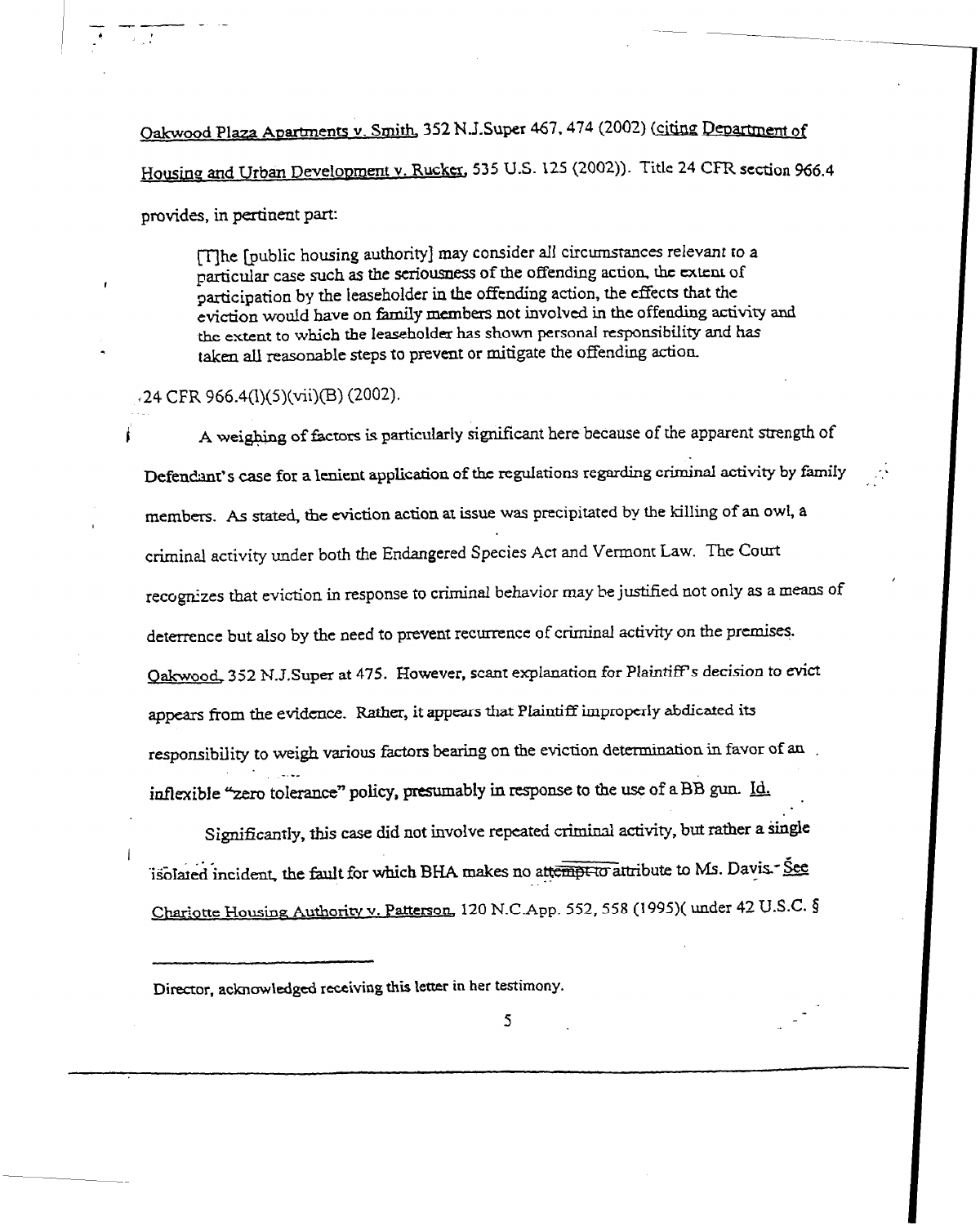$1437d(1)(5)$  good cause for eviction does not exist when a public housing tenant is not personally at fault for a breach of the criminal activity termination provision of a public housing lease by a member of the tenant's household).<sup>2</sup> The Court notes that Ms. Davis had no prior knowledge that Tynell was going to be involved; that the "BB gun" used in the shooting was not kept in Ms. Davis' home and did not belong to anyone in the household. See, e.g., Delaware County Housing Authority v. Bishop, 749 A.2d 997 (Pa. Commw. Ct. 2000) (hoiding that tenant could not be evicted when she did not have control over her adult sons and did not have knowledge of their criminal activity). The record suggests that had Ms. Davis known she would have exercised control to prevent such criminal activity. Ms. Davis is able to control Tyrell as evidenced by the continuation of home visits, and the lack of further incidents under the new SRS condition that he is not to be out of her sight during the visits.<sup>1</sup>

 $\mathcal{L}^*$ 

I

i

As with the ruling in Oakwood, supra, this Court is loathe to lend its fearsome power to the effort to dispossess an otherwise law-abiding tenant, innocent of any breach except strict liability for a single act of adolescent recklessness on the part of her 15 year-old son. While acknowledging that the BB gun was hardly a toy, and that different circumstances might have produced more drastic outcomes, it must be emphasized that the facts of this case bear no relationship to those described in the line of authorities that have struggled with vicarious

<sup>3</sup> The Court further notes Tyrell's unobtrusive presence during the trial, in support of his mother.

<sup>&</sup>lt;sup>2</sup>In Charlotte, plaintiff brought a summary ejectment against defendant, who was a tenant of a public housing development managed by plaintiff. Plaintiff attempted to evict defendant after defendant's son, who resided with her and was named in her lease, allegedly shot and killed a person. On appeal, the court affirmed the trial court's conclusion that good cause did not support defendant's eviction. In its decision, the court noted that defendant "had no knowledge of the shooting until after it occurred[;]" that "the gun used in the shooting was not kept in defendant's home" and "did not belong to anyone in her household[;]" and that defendant "had no reason to know that her son might commit such an act." Id. at 558.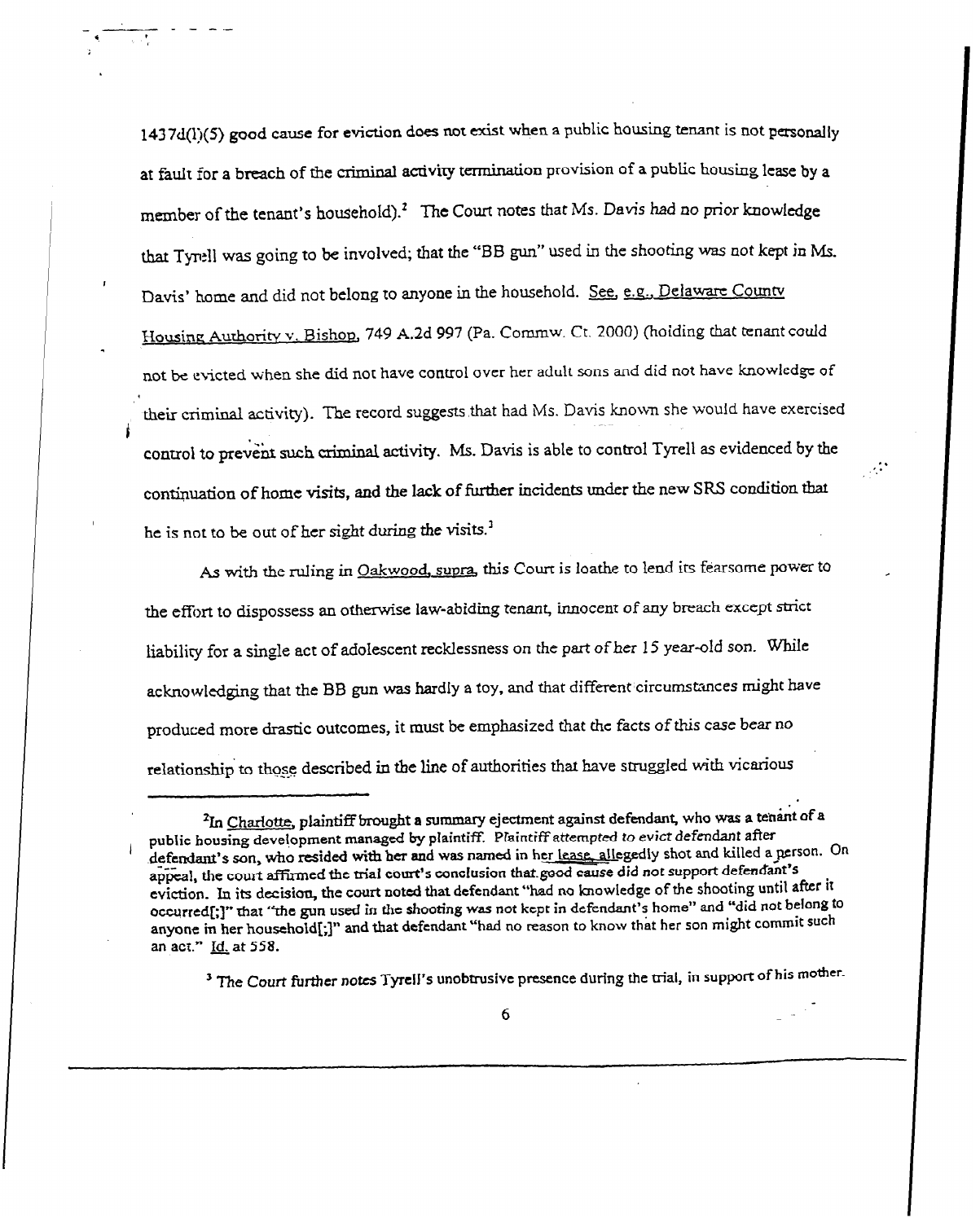responsibility visited on public housing tenants for the acts of family members or guests. Much of this jurisprudence has been in response to the Anti-Drug Abuse Act of 1988, 42 U.S.C. §11901(3), enacted to address the scourge of drug dealers "increasingly imposing a reign of terror on public and other federally assisted low-income housing tenants". See, Department of Housing & Urban Development v. Rucker, supra.<sup>4</sup> While Congress and the courts have recognized the need to grant broad discretion to housing authorities in their efforts to maintain safe and decent shelter for low-income tenants, arbitrary resort to the eviction remedy for isolated minor criminal behavior threatens to subvert the very purpose of national assisted housing policy, as suggested by the cautionary letter from HUD Secretary Martinez and 24 CFR section 966.4. In this action, BHA's failure to demonstrate any meaningful consideration of Defendant's ability to supervise her son in the future, or the consequences of eviction on innocent siblings, compels the conclusion that its decision to terminate the Lease is arbitrary and capricious, and cannot be used tc invoke the power of the state to evict.

i

<sup>&</sup>lt;sup>4</sup> This Court concedes that Rucker supports the wide discretion of housing authorities to evict, and to impose strict liability on tenants for the drug-related behaviors of their family members and guests. Indeed, the ruling rejects arguments from legislative history on which earlier decisions favorable to innocent tenants had been based. See, Charlotte Housing Authority v. Patterson, and Delaware County Housing Authority v. Bishop, supra. Yet, in further rejecting the substantive due process argument advanced by tenants, the Supreme Court nonetheless emphasized the role that state courts play during eviction proceedings to resolve "individual factual disputes about the whether the lease provision was actually violated." 535 U.S. at 130. Thus, as with the court in Oakwood Plaza Apartments v. Smith(decided after Rucker, and distinguishing its holding), this Court concludes that it retains the inherent authority to review the public housing authority's decision to evict for abuse of discretion.